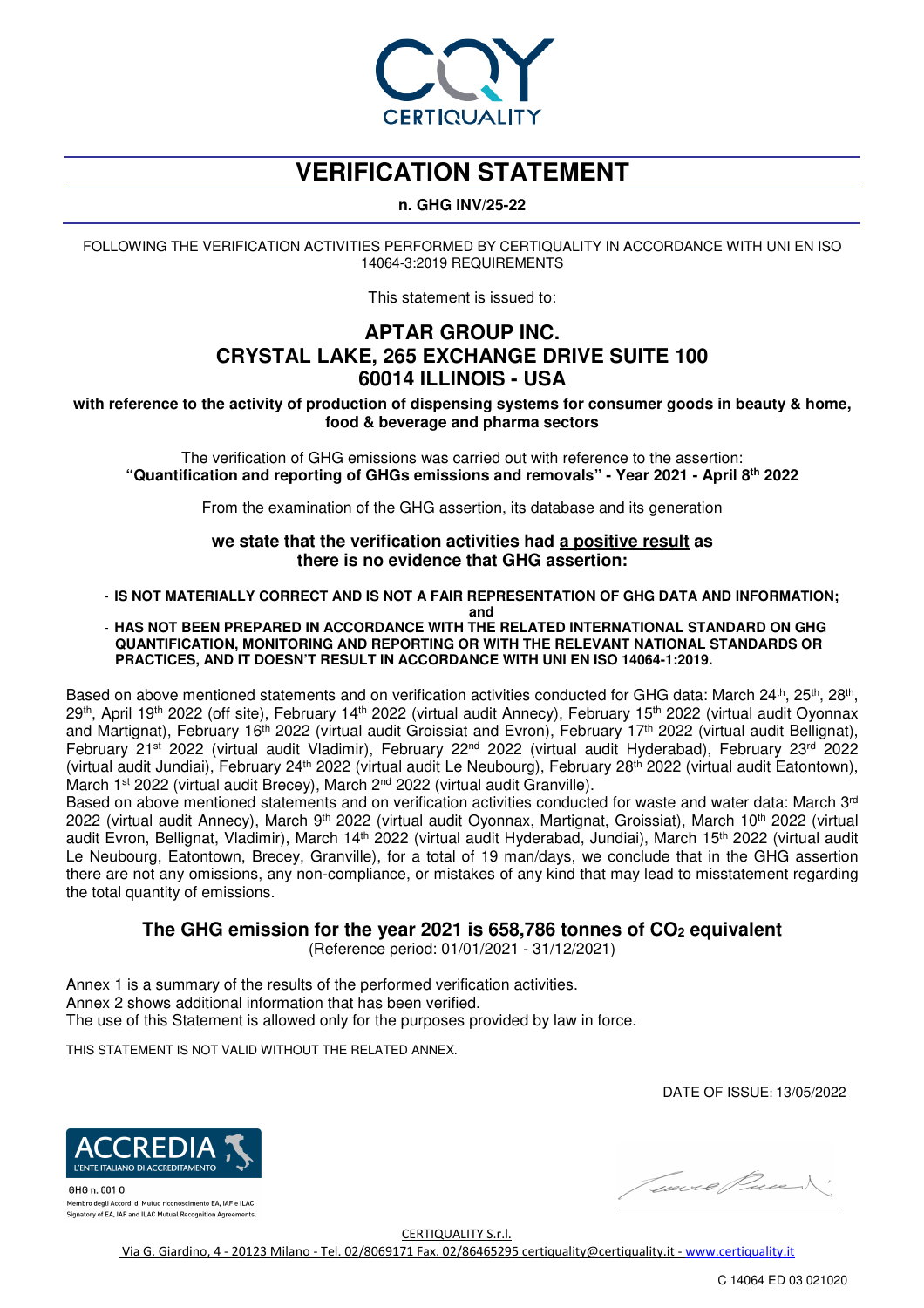

### **Annex 1 to the Verification Statement n. GHG INV/25-22 - page 1 of 3**

#### **PURPOSE OF THE VERIFICATION:**

The purpose of the verification activity conducted by Certiquality is to provide, with a limited level of assurance, a professional and independent opinion to interested stakeholders that the assertion of GHG reported in the GHG Report "Quantification and reporting of GHGs emissions and removals - Year 2021" (Rev. April 8th 2022) of APTAR GROUP INC., with reference to the activity of production of dispensing systems for consumer goods in beauty & home, food & beverage and pharma sectors, subject of this statement, complies with the requirements of the Standard and is free of omissions and errors that could lead to material inaccuracies.

#### **LEVEL OF ASSURANCE:**

A limited level of assurance was agreed with the Organization for Category 1, Category 2, Category 3, Category 4 and Category 6 emissions.

#### **ORGANIZATIONAL BOUNDARIES:**

The organization subject of the GHG inventory is APTAR GROUP INC., with reference to the activity of production of dispensing systems for consumer goods in beauty & home, food & beverage and pharma sectors. The company determined the organizational boundaries by aggregating its GHG emissions at installation level using the control approach, according to which the calculated GHG emissions derive from installations over which the organization has operational control.

Aptar sites operative in 2021 are summarized in the table 1, at page 2 and 3 of Annex 1.

#### **OPERATIONAL BOUNDARIES:**

GHG emissions deriving from activities carried out at the sites included in the organizational boundaries, as follows:

#### *Category 1 emissions*

Direct emissions associated with natural gas for production processes and HVAC, biomass for heating, fuels for emergency equipment, heating and industrial vehicles, refrigerants used into the acclimatization equipment, motor fuels for company cars. *Total CO2e direct emissions (Scope 1): 23,921 t CO2e (of which 22,564 from CO2, 23.00 from CH4, 18.00 from N20, 1,316 from HFCs), equal to 3.6% of the total GHG emissions.* 

#### *Category 2 emissions*

Indirect emissions from imported energy associated with electricity consumption for production processes, HVAC, compressed air and utilities.

*Total CO2e indirect emissions from imported energy (Scope 2): 201,267 t CO2e (of which 11,101 t CO2e "market-based" and 185,416 t CO2e "location-based"), equal to 30.6% of the total GHG emissions.* 

#### *Category 3 emissions*

Indirect GHG emissions from transport services paid for by Aptar, defined as "upstream transport" (including transport coming from suppliers and intercompany).

*Total CO2e indirect GHG emissions from transportation (Category 3): 28,757 t CO2e, equal to 4.3% of the total GHG emissions.* 

#### *Category 4 emissions*

Indirect GHG emissions from products used by the organization. *Total CO2e indirect GHG emissions from products used by the organization (Category 4): 403,469 t CO2e, equal to 61.2% of the total GHG emissions.* 

#### *Category 6 emissions*

Indirect GHG emissions from other sources (from water consumed).

*Total CO2e indirect GHG emissions from other sources (Category 6): 1,372 t CO2e, equal to 0.2% of the total GHG emissions.* 

THIS ANNEX IS NOT VALID WITHOUT THE RELEVANT VERIFICATION STATEMENT.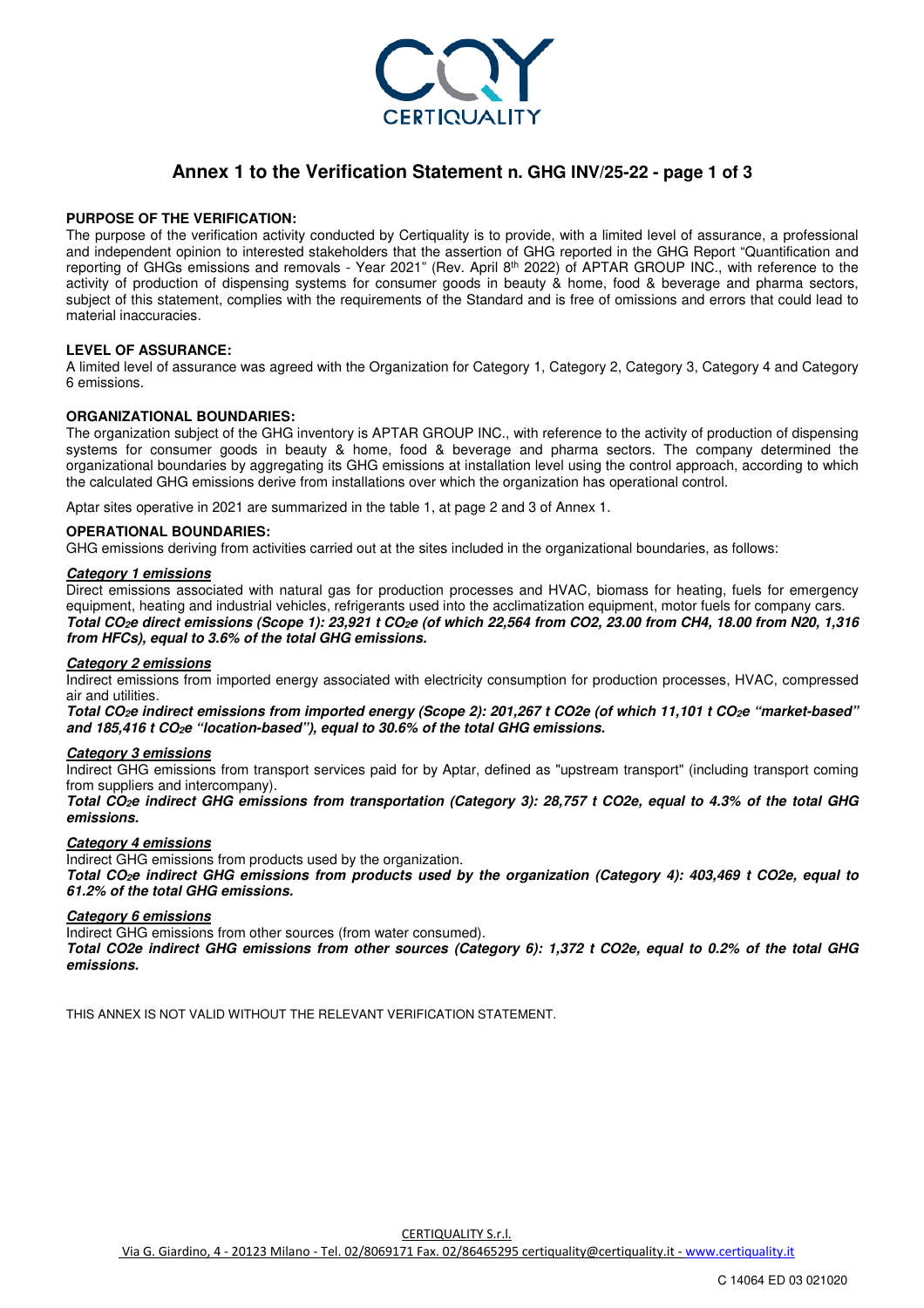

# **Annex 1 to the Verification Statement n. GHG INV/25-22 - page 2 of 3**

Table 1 Aptar sites included within the organizational boundaries:

| Beauty + Home   | <b>EMEA</b>           | Annecy<br>Charleval         |
|-----------------|-----------------------|-----------------------------|
|                 |                       |                             |
|                 |                       | Chieti<br>Dortmund          |
|                 |                       | Le Neubourg                 |
|                 |                       | Menden                      |
|                 |                       | Oyonnax                     |
|                 |                       | Oyonnax - Martignat         |
|                 |                       | Oyonnax - Groissiat         |
|                 |                       | Oyonnax - Evron             |
|                 |                       | Oyonnax - Bellignat         |
|                 |                       |                             |
|                 |                       | Pescara                     |
|                 |                       | Poincy                      |
|                 |                       | <b>Torello</b>              |
|                 |                       | Verneuil                    |
|                 |                       | Villingen                   |
|                 |                       | Vladimir                    |
|                 |                       | <b>Barcelona</b>            |
|                 |                       | <b>Milano</b>               |
|                 |                       | Chavanod (Reboul)           |
|                 | Southeast Asia        | <b>Chonburi</b>             |
|                 |                       | <b>Hyderabad</b>            |
|                 |                       |                             |
|                 | <b>LATAM</b>          | Berazategui                 |
|                 |                       | Cajamar                     |
|                 |                       | Cali                        |
|                 |                       | <b>Jundiai</b>              |
|                 |                       | Maringa                     |
|                 |                       | Queretaro                   |
|                 |                       | Camacari                    |
|                 | <b>North America</b>  | <b>Cary North</b>           |
|                 |                       | <b>Cary South</b>           |
|                 |                       | <b>McHenry</b>              |
|                 |                       | Eatontown                   |
|                 |                       | Mukwonago                   |
|                 |                       | <b>Fusion Dallas</b>        |
|                 |                       | <b>Fusion Paramus</b>       |
|                 |                       | <b>Fusion Los Angeles</b>   |
|                 |                       | <b>Elgin Distribution</b>   |
|                 |                       | Center                      |
|                 | Northeast Asia        | Suzhou Bh                   |
| Pharma          | <b>EMEA</b>           | Radolfzell                  |
|                 |                       | <b>Brecey</b>               |
|                 |                       | Eigeltingen                 |
|                 |                       | Granville                   |
|                 |                       | Le Vaudreuil                |
|                 |                       | Mezzovico                   |
|                 |                       | Val De Reuil                |
|                 |                       | Villepinte                  |
|                 | North America         | Congers                     |
|                 |                       | <b>Gateway Analytical</b>   |
|                 | South East Asia       | Mumbai                      |
|                 | <b>Northeast Asia</b> | Suzhou Pha                  |
|                 |                       | Hengyu                      |
|                 |                       |                             |
| Food + Beverage | <b>EMEA</b>           | Ckyne                       |
|                 |                       | Freyung                     |
|                 |                       | Leeds                       |
|                 | <b>North America</b>  | Lincolnton                  |
|                 |                       | Midland                     |
|                 | <b>Northeast Asia</b> | Suzhou Fb                   |
|                 |                       | Guangzhou                   |
| Corporate       | <b>EMEA</b>           | Louveciennes                |
|                 | North America         | Crystal Lake 265            |
| <b>CSP</b>      | <b>North America</b>  | <b>Aptar CSP</b>            |
|                 |                       | <b>Technologies Atlanta</b> |
|                 |                       |                             |
|                 |                       |                             |
|                 |                       | <b>Aptar CSP</b>            |
|                 |                       | <b>Technologies Auburn</b>  |
|                 |                       | 960 West Veterans           |

CERTIQUALITY S.r.l.

Via G. Giardino, 4 - 20123 Milano - Tel. 02/8069171 Fax. 02/86465295 certiquality@certiquality.it - www.certiquality.it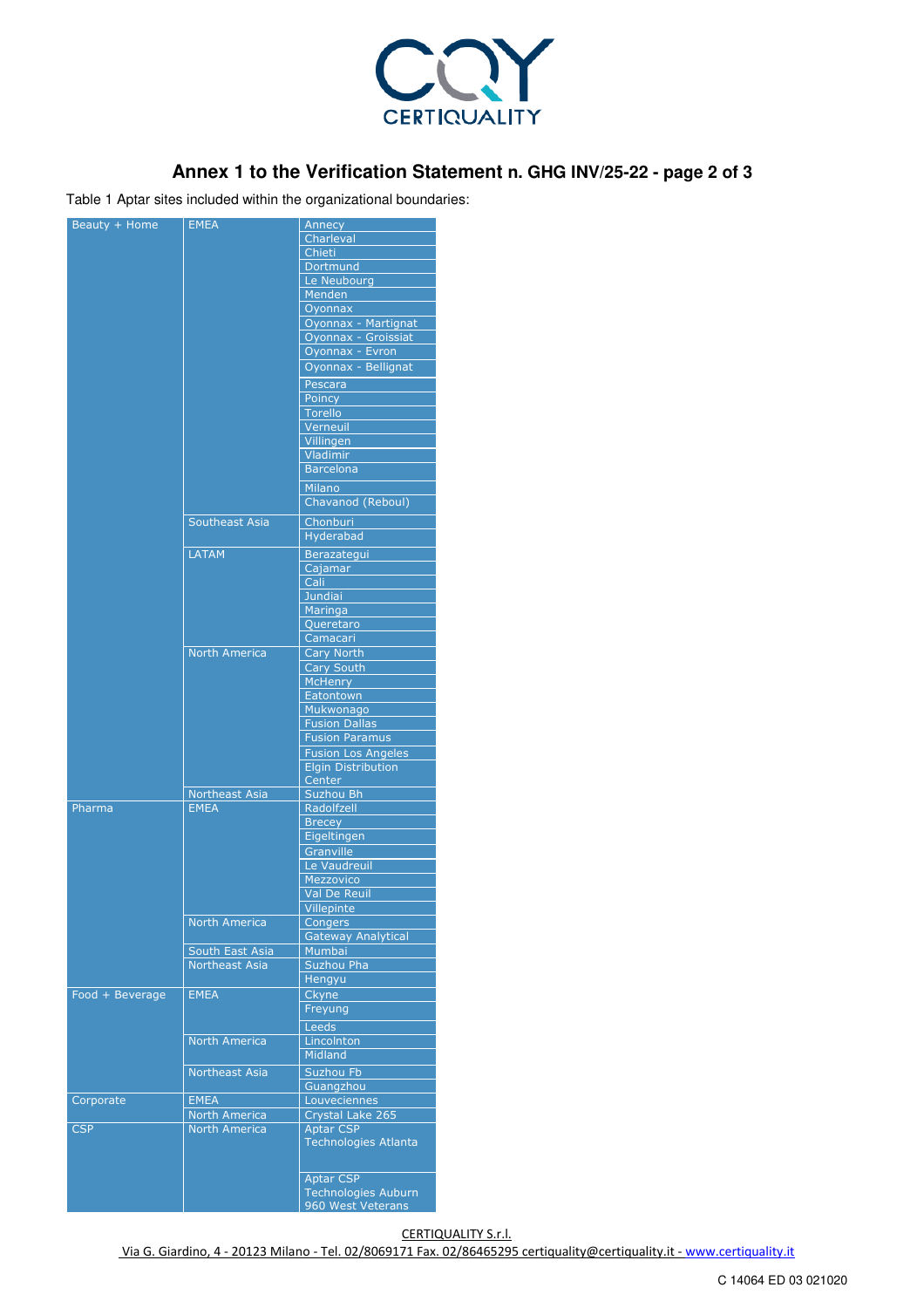

|               |                      | <b>Aptar CSP</b><br><b>Technologies Auburn</b><br>1000 West Veterans   |  |
|---------------|----------------------|------------------------------------------------------------------------|--|
|               |                      | <b>Aptar CSP</b><br><b>Technologies Auburn</b><br>2489 Caldwell Court  |  |
|               |                      | <b>Aptar CSP</b><br><b>Technologies Auburn</b><br>358 Enterprise Drive |  |
|               |                      | <b>Aptar CSP</b><br><b>Technologies Auburn</b><br>2989 Brown Court     |  |
|               | <b>EMEA</b>          | <b>Aptar CSP</b><br><b>Technologies</b><br>Niederbronn-les-Bains       |  |
| <b>Fusion</b> | <b>North America</b> | <b>Fusion Dallas</b>                                                   |  |
|               |                      | <b>Fusion Paramus</b>                                                  |  |
|               |                      | <b>Fusion Los Angeles</b>                                              |  |

#### **GLOBAL ASSESSMENT OF THE COMPLIANCE OF THE GHG REPORT WITH THE REQUIREMENTS OF THE UNI EN ISO 14064-1:2019 STANDARD:**

There is no evidence that the GHG emission inventory of the Organisation APTAR GROUP INC., for activities related to organisational and operational boundaries defined for the year 2021, is not substantially correct and is not a fair representation of data and information related to GHG emissions. In addition, there is no evidence that the GHG inventory has not been prepared in accordance with relevant international guidelines on GHG quantification, monitoring and reporting and that the data reported in the inventory contains incorrect omissions, misrepresentations, or errors that could lead to material misstatements. With regard to the goal of the verification, the performed activity provides an adequate basis for the expression of a professional opinion with a limited level of assurance.

#### **VERIFICATION TEAM:**

The verification team members possess proven competence to act in accordance with the reference Standard. Certiquality Srl ensured the impartiality and independence of each verification team member with respect to the Organization under verification and of Certiquality itself.

THIS ANNEX IS NOT VALID WITHOUT THE RELEVANT VERIFICATION STATEMENT.

DATE OF ISSUE: 13/05/2022



 $GHG n$  001  $Q$ Membro degli Accordi di Mutuo riconoscimento EA, IAF e ILAC. Signatory of EA, IAF and ILAC Mutual Recognition Agreements

Court Precent